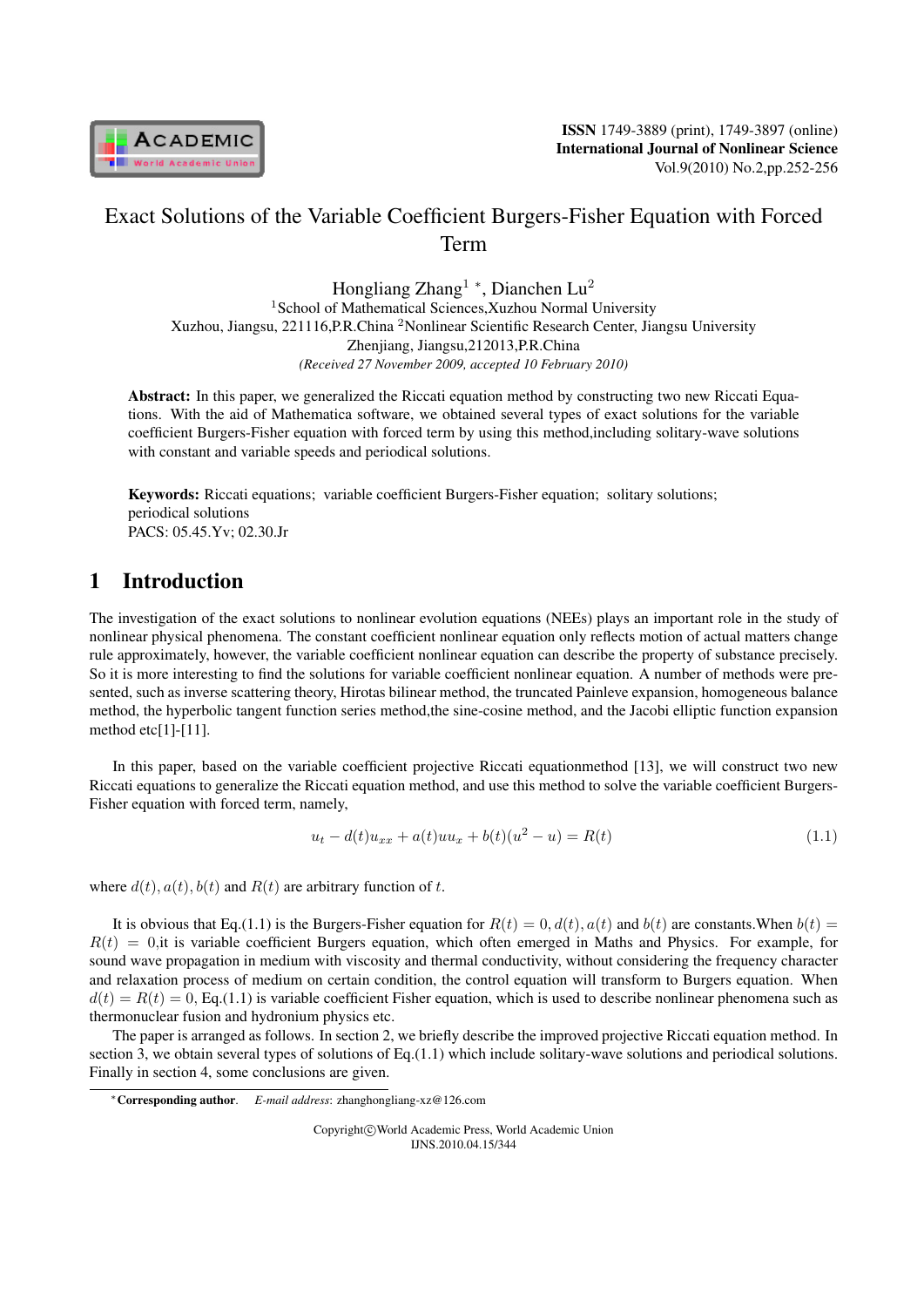### 2 Summary of the improved projective Riccati equation method

For the given nonlinear evolution equations (NEEs) with two variables  $x$  and  $t$ 

$$
P(u, u_t, u_x, u_{tt}, u_{xx}, \cdots) = 0
$$
\n(2.1)

We assume Eq.(2.1) has the following formal solutions:

$$
u(x,t) = u(\xi) = \sum_{i=0}^{n} a_i(t) f^i(\xi) + \sum_{j=1}^{n} b_j(t) f^{j-1}(\xi) g^j(\xi)
$$
\n(2.2)

where  $a_0(t), a_i(t), b_j(t), (i, j = 1, 2, \cdots, n)$  and  $\xi = \xi(x, t) = k(t)x + l(t) + \xi_0$  are differential functions with the variable  $x$  and  $t$ . The parameter  $n$  can be determined by balancing the highest order derivative terms with the nonlinear terms in Eq.(2.1).  $f(\xi)$ ,  $g(\xi)$  satisfy the following projective Riccati equations:

$$
(I)f'(\xi) = -qf(\xi)g(\xi), g'(\xi) = q[1 - g^2(\xi) - rf(\xi)], g^2(\xi) = 1 - 2rf(\xi) + (r^2 + \varepsilon)f^2(\xi)
$$
\n(2.3)

where "'"denotes  $\frac{d}{d\xi}$ ,  $\varepsilon = \pm 1$ , r, q are arbitrary constants. It is easy to see that Eqs.(2.3) admits the following solutions:

$$
f_1(\xi) = \frac{a}{b\cosh(q\xi) + c\sinh(q\xi) + ar}, \quad g_1 = \frac{b\sinh(q\xi) + c\cosh(q\xi)}{b\cosh(q\xi) + c\sinh(q\xi) + ar}
$$
(2.4)

when  $\varepsilon = 1$ : *a*, *b*, *c* satisfies  $c^2 = a^2 + b^2$ ; when  $\varepsilon = -1$ : *a*, *b*, *c* satisfies  $b^2 = a^2 + c^2$ .

$$
(II)f'(\xi) = qf(\xi)g(\xi), \ g'(\xi) = q[1 + g^2(\xi) - rf(\xi)], \ g^2(\xi) = -1 + 2rf(\xi) + (1 - r^2)f^2(\xi) \tag{2.5}
$$

Eqs.(2.5) has the following solutions:

$$
f_2(\xi) = \frac{a}{b\cos(q\xi) + c\sin(q\xi) + ar}, \quad g_2(\xi) = \frac{b\sin(q\xi) - c\cos(q\xi)}{b\cos(q\xi) + c\sin(q\xi) + ar}
$$
(2.6)

where  $a, b, c$  satisfies  $a^2 = b^2 + c^2$ .

Substituting  $(2.2)$  with  $(2.3)$  and  $(2.2)$  with  $(2.5)$  into Eq. $(2.1)$  separately yields a set of differential equations for  $f^i(\xi)g^j(\xi)(i, j = 0, 1, 2, \cdots)$ . Setting the coefficients of  $f^i(\xi)g^j(\xi)$  to zero yields a set of over-determined differential equations(ODEs) in  $a_i, b_j, (i = 0, 1, 2, \dots; j = 1, 2, \dots)$  and  $k, l$ . Solving the differential equations(ODEs), we can obtain many exact solutions of Eq.(2.1) according to (2.4) and (2.6).

Remark 1 Solutions (2.4) and (2.6) contain the results in [12]-[14] completely*.*

## 3 Exact solutions of the variable coefficient Burgers-Fisher equation with forced term

In order to seek the exact solutions of Eq.(1.1), according to the above step, we define the traveling-wave transformation  $\xi = \xi(x, t) = k(t)x + l(t) + \xi_0$ , where  $k(t)$  and  $l(t)$  are arbitrary functions of t and  $\xi_0$  is an arbitrary constant. By balancing the highest order derivative terms and the nonlinear terms in Eq.(1.1), we assume Eq.(1.1) has the solution

$$
u(x,t) = u(\xi) = a_0(t) + a_1(t)f(\xi) + a_2(t)g(\xi)
$$
\n(3.1)

where  $\xi(x, t) = k(t)x + l(t) + \xi_0, \xi_0$  are arbitrary constants.

State 1:

Substituting(2.3) with (3.1) into (1.1) and setting the coefficients of  $f^{i}(\xi)g^{j}(\xi)(i = 0, 1, 2, \cdots; j = 0, 1)$  to zero yields an ODEs. Solving this ODEs,we have Case 1:

$$
d(t) = C_0 b(t), k(t) = k_0, a_0(t) = \int R(t)dt + C_1, a_1(t) = \pm 3C_0 k_0^2 q^2, a_2(t) = 0,
$$
  

$$
l(t) = -\int a(t)k_0 (\int R(t)dt + C_1)dt + C_2, r = \pm 1, \varepsilon = -1,
$$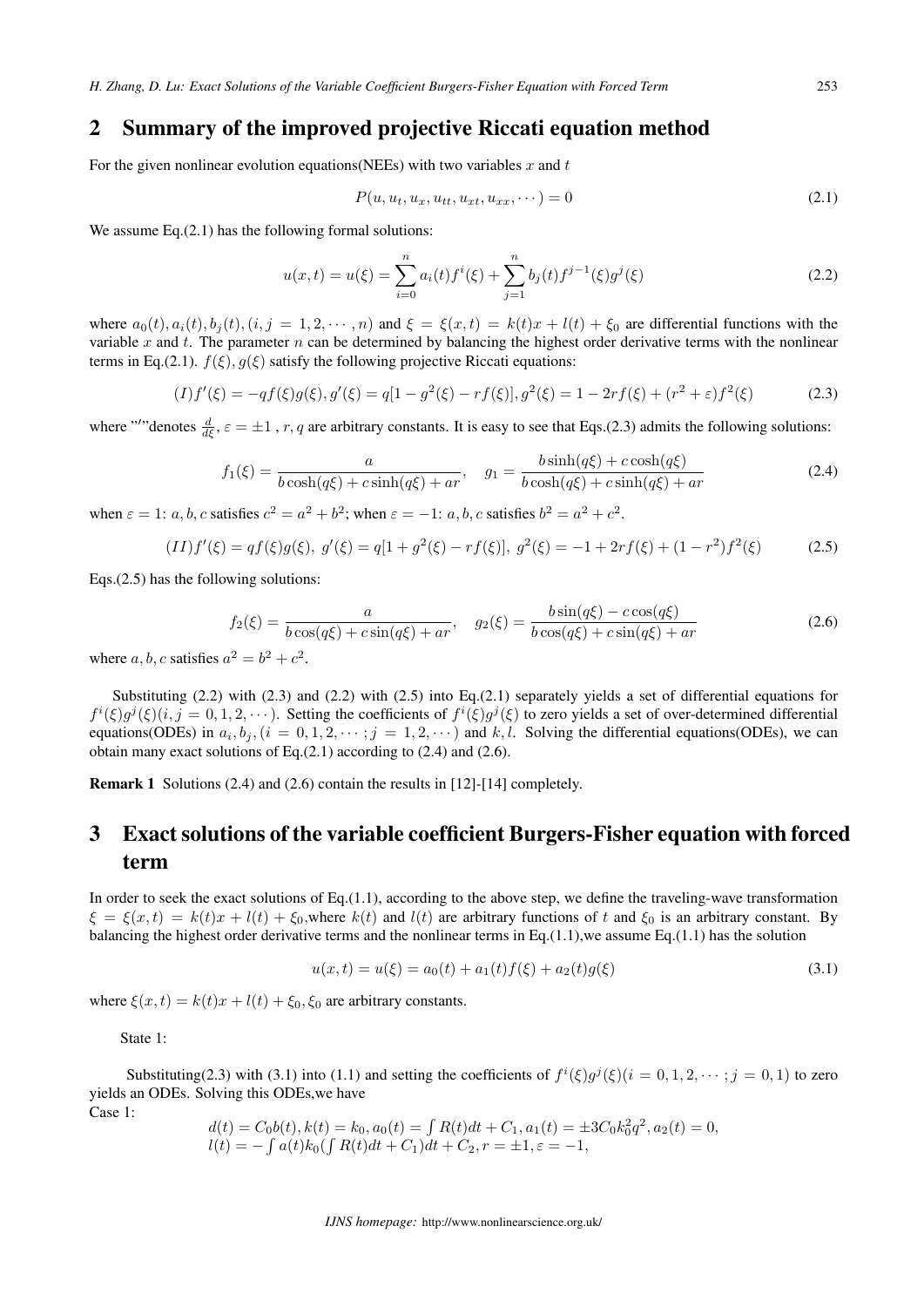where  $R(t)$ ,  $d(t)$  and  $a(t)$  satisfies the restrict conditions

$$
\int R(t)dt + C_1 = \frac{1}{2} - \frac{1}{2}C_0k_0^2q^2, 3d(t)k_0q^2r + 3C_0d(t)k_0^3q^4r - a^2(t) = 0
$$

and  $k_0 \neq 0, q \neq 0, C_0 \neq 0, C_1, C_2$  are constants. Case 2:

$$
d(t) = C_3 a(t), k(t) = k_0, a_0(t) = \int R(t)dt + C_1, a_1(t) = 0, a_2(t) = C_3 q k_0,
$$
  

$$
l(t) = \int (C_3 k_0 b(t) + \frac{k_0 a(t)}{2}) dt + C_4
$$

where  $R(t)$  and  $b(t)$  satisfies the restrict conditions

$$
\int R(t)dt + C_1 = -\frac{1}{2} + \sqrt{-3C_3^2b(t)k_0^2q^2 + \frac{1}{4}}
$$

and  $k_0 \neq 0, q \neq 0, C_0 \neq 0, C_3, C_3, r$  are constants. Case 3:

$$
d(t) = C_0 b(t), k(t) = k_0, a_0(t) = \int R(t)dt + C_1, a_1(t) = \pm 3C_0 k_0^2 q^2, a_2(t) = 0,
$$
  

$$
l(t) = -\int a(t)k_0 (\int R(t)dt + C_1)dt + C_2, r = \pm i, \varepsilon = -1,
$$

where  $R(t)$ ,  $d(t)$  and  $a(t)$  satisfies the restrict conditions

$$
\int R(t)dt + C_1 = \frac{1}{2} - \frac{1}{2}C_0k_0^2q^2, 3d(t)k_0q^2r + 3C_0d(t)k_0^3q^4r - a^2(t) = 0
$$

and  $k_0 \neq 0, q \neq 0, C_0 \neq 0, C_1, C_2$  are constants.

Substituting above solutions into  $(3.1)$ , using  $(2.4)$ , we obtain the following like-solitary solutions of Eq.(1.1):

$$
u_{11}(x,t) = u_{11}(\xi_{11}) = \int R(t)dt + C_1 \pm \frac{3aC_0k_0^2q^2}{b\cosh(q\xi_{11}) + c\sinh(q\xi_{11}) \pm a}
$$

$$
u_{12}(x,t) = u_{12}(\xi_{12}) = \int R(t)dt + C_1 + C_3qk_0 \frac{b\sinh(q\xi_{12}) + c\cosh(q\xi_{12})}{b\cosh(q\xi_{12}) + c\sinh(q\xi_{12}) + ar}
$$

$$
u_{13}(x,t) = u_{13}(\xi_{13}) = \int R(t)dt + C_1 \pm \frac{3aC_0^2k_0^2q^2}{b\cosh(q\xi_{13}) + c\sinh(q\xi_{13}) \pm ai}
$$

where

$$
\xi_{11} = \xi_{13} = k_0 x - \int a(t)k_0 \left(\int R(t)dt + C_1\right)dt + C_2,
$$
  
\n
$$
\xi_{12} = k_0 x + \int \left(C_3 k_0 b(t) + \frac{k_0 a(t)}{2}\right) dt + C_4
$$

State 2:

In the same manner, substituting (2.5) with (3.1) into (1.1) and setting the coefficients of  $f^{i}(\xi)g^{j}(\xi)(i=0,1,2,\cdots)$  $j = 0, 1$ ) to zero yields an ODEs. Solving this ODEs, we have Case 4:

$$
d(t) = C_0 b(t), k(t) = k_0, a_0(t) = \int R(t)dt + C_1, a_1(t) = \pm 3C_0 k_0^2 q^2 r, a_2(t) = 0,
$$
  

$$
l(t) = -\int a(t)k_0 (\int R(t)dt + C_1)dt + C_2, r = \pm 1,
$$

where  $R(t)$ ,  $d(t)$  and  $a(t)$  satisfies the restrict conditions

$$
\int R(t)dt + C_1 = \frac{1}{2} + \frac{1}{2}C_0k_0^2q^2, -3d(t)k_0q^2rb(t) + 3d^2(t)k_0^3q^2ra^2(t) - a^2(t) = 0
$$

and  $k_0 \neq 0, q \neq 0, C_0 \neq 0, C_1, C_2$  are constants. Case 5:

$$
d(t) = C_3 a(t), k(t) = k_0, a_0(t) = \int R(t)dt + C_1, a_1(t) = 0, a_2(t) = -C_3 q k_0,
$$
  

$$
l(t) = \int (C_3 k_0 b(t) - \frac{k_0 a(t)}{2}) dt + C_4
$$

where  $R(t)$  satisfiy the restrict conditions

$$
\int R(t)dt + C_1 = \frac{1}{2} \pm \sqrt{-C_3^2 k_0^2 q^2 + \frac{1}{4}}
$$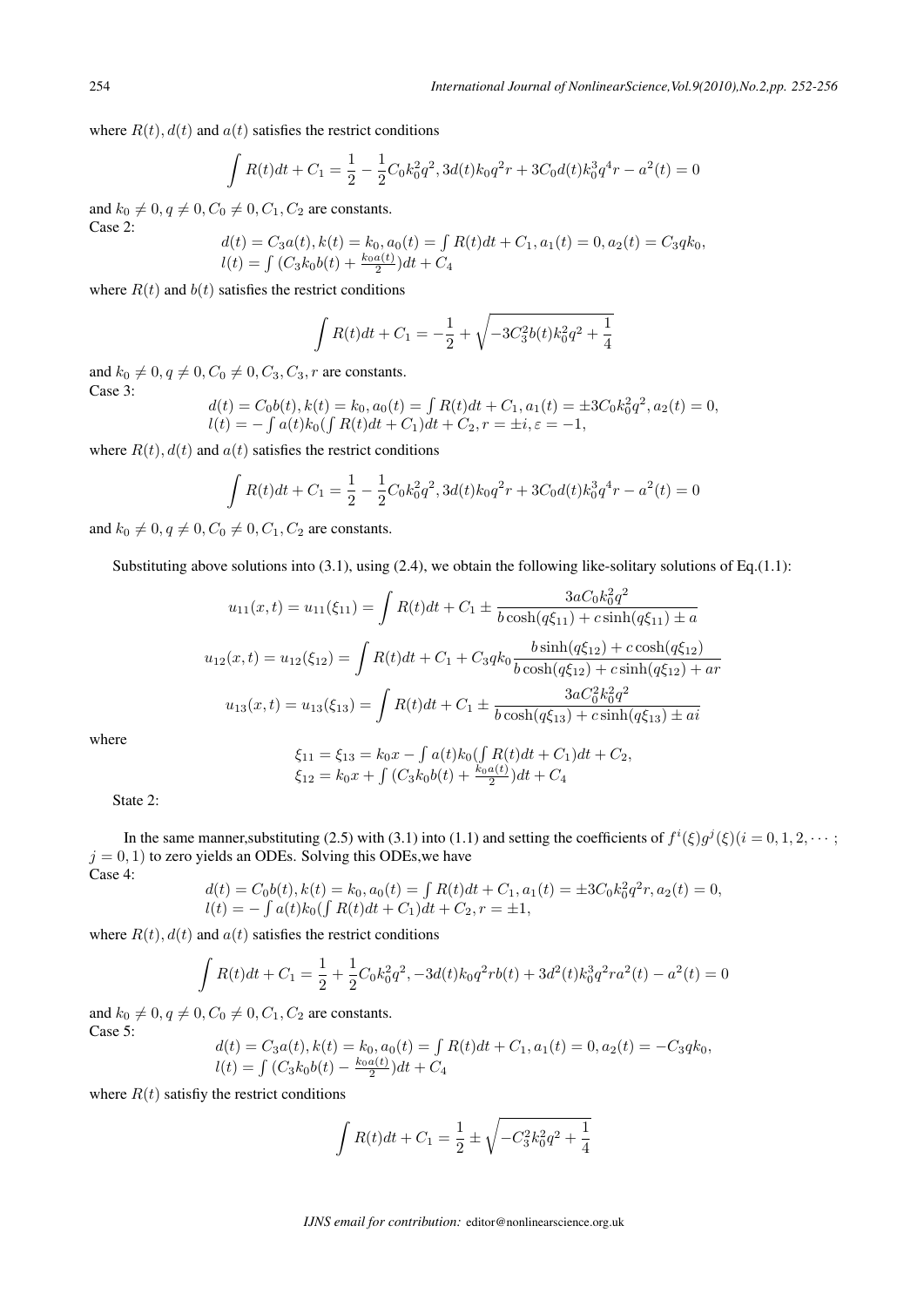and  $k_0 \neq 0, q \neq 0, C_3 \neq 0, C_1, C_4, r$  are constants. Case 6:

$$
d(t) = C_3 a(t), k(t) = k_0, a_0(t) = \int R(t)dt + C_1, a_1(t) = 0, a_2(t) = -2C_3k_0q,
$$
  

$$
l(t) = \int (2C_3k_0b(t) - \frac{k_0a(t)}{2})dt + C_5, r = 0
$$

where  $R(t)$  satisfiy the restrict conditions

$$
\int R(t)dt + C_1 = \frac{1 \pm \sqrt{1 + 16C_3^2 k_0^2 q^2}}{2}
$$

and  $k_0 \neq 0, q \neq 0, C_3 \neq 0, C_1, C_5$  are constants.

Substituting above solutions into  $(3.1)$ , using  $(2.6)$ , we obtain the following like-periodic solutions of Eq.(1.1):

$$
u_{21}(x,t) = u_{21}(\xi_{21}) = \int R(t)dt + C_1 \mp \frac{3aC_0k_0^2q^2}{b\cos(q\xi_{21}) + c\sin(q\xi_{21}) \pm a}
$$
  

$$
u_{22}(x,t) = u_{22}(\xi_{22}) = \int R(t)dt + C_1 - \frac{C_3qk_0[b\sin(q\xi_{22}) - c\cos(q\xi_{22})]}{b\cos(q\xi_{22}) + c\sin(q\xi_{22}) + ar}
$$
  

$$
u_{23}(x,t) = u_{23}(\xi_{23}) = \int R(t)dt + C_1 - \frac{2C_3qk_0[b\sin(q\xi_{23}) - c\cos(q\xi_{23})]}{b\cos(q\xi_{23}) + c\sin(q\xi_{23})}
$$

where

$$
\xi_{21} = k_0 x - \int a(t)k_0 \left(\int R(t)dt + C_1\right)dt + C_2
$$
  
\n
$$
\xi_{22} = k_0 x + \int \left(C_3 k_0 b(t) - \frac{k_0 a(t)}{2}\right)dt + C_4
$$
  
\n
$$
\xi_{23} = k_0 x + \int \left(2C_3 k_0 b(t) - \frac{k_0 a(t)}{2}\right)dt + C_5
$$

**Remark 2** When  $R(t) = 0$ , if we choose the different values of a; b; c; r, we can obtain more solitary wave solutions with variable speed and singular periodical solutions with variable speed. The solution  $u_{12}$  contain the results in [11] and [15] completely.

#### 4 Conclusion

In this paper, we constructed two new Riccati equations and successfully applied it to variable coefficient Burgers-Fisher with forced term. We also obtained many different solutions, including solitary-wave solutions with variable speed and periodical solutions. To our knowledge, so far these solutions are not reported yet. How our method is applied to treat more complicated other kinds of nonlinear PDEs is now under investigation.

#### References

- [1] J.F. Zhang,F.Y. Chen, The truncated Painleve expansion and new solitary solutions to the generalized variable coefficient KdV equation. Phys Lett A,50(9):(2001),1648-1650.
- [2] S.Zhang, Exp-function method for Riccati equation and new exact solutions with two arbitrary functions of (2 + 1)-dimensional Konopelchenko-Dubrovsky equations. Applied Mathematics and Computation, 216(5):(2010),1546- 1552.
- [3] M.L. Wang, Exact solutions for a compound KdV equation. Phys Lett A, 21(3):(1996), 279- 287.
- [4] E.J. Parkes, B.R. Dutfy ,P.C. Abbott, The jacobi elliptic-function method for finding periodic-wave solution to nonlinear equation. Phys Lett A,29(5):(2002), 280-286.
- [5] H.W. Tam, A generalized leznov lattice :Bilinear form, backlund transformation, and lax pair. Applied Mathematics Letters,17(10):(2004), 35-42.
- [6] Y.B. Zhou ,M.L. Wang ,Y.M. Wamg,Periodic wave solutions to a coupled KdV equations with variable coefficients. Phys Lett A,30(8):(2003),31-36.
- [7] Kaya, Dogan, El-Sayed, M.Salah, A numerical simulation and explicit solutions of the generalized Burgers-Fisher equation. Applied Mathematics and Computation, 152(2): (2004),403-413 .
- [8] H.T. Chen ,H.Q. Zhang, New multiple soliton solutions to the general Burgers-Fisher equation and the Kuramoto-Sivashinsky equation. Chaos, Solitons and Fractals, 19(1):(2004),71-76.